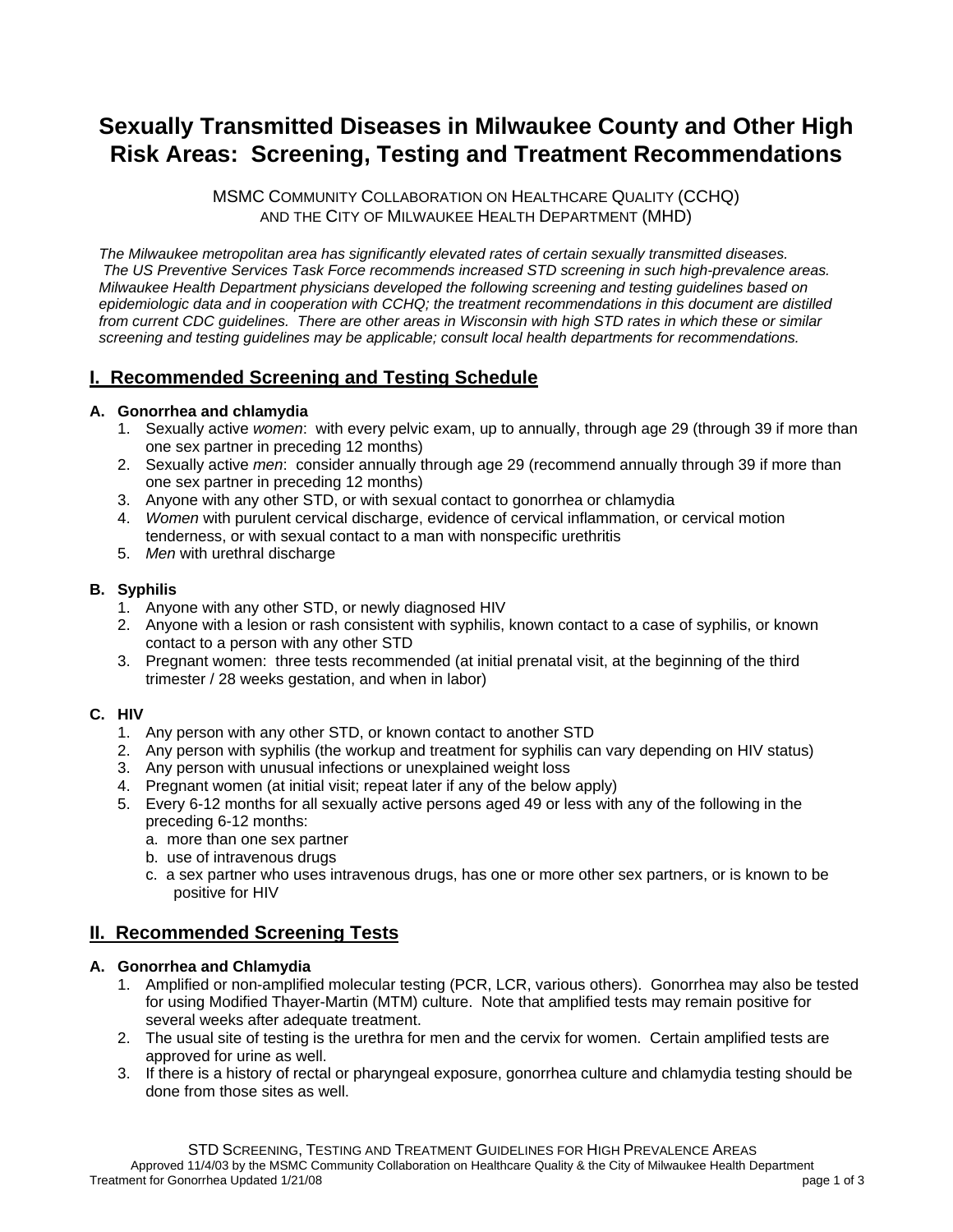# **B. Syphilis**

- 1. A non-treponemal test (RPR or VDRL) for screening
- 2. A treponemal test (FTA-abs, MHA-TP, or TPPA) for confirmation if non-treponemal test positive, as nontreponemal tests have frequent false positives
- 3. Diagnosis of syphilis can be very complex. Contact an infectious disease specialist or your local health department for support and advice. In Milwaukee, physicians and other health professionals are invited to call the Milwaukee Health Department Sexually Transmitted Disease program at 414-286-5526.

# **C. HIV**

- 1. ELISA, with Western Blot (WB) if ELISA positive, or
- 2. OraSure or OraQuick, but must confirm with ELISA and WB if positive
- **D. State law requires reporting known or suspected cases** of chlamydia, gonorrhea, and syphilis (among many other reportable diseases) to your local public health dept. within 72 hours. Demographic and treatment information is essential to facilitate appropriate public health follow-up and thereby impact overall disease rates. In southeastern Wisconsin report forms can be sent by US mail, or faxed to 414-286-8173 - for assistance call 414-286-5526.
- **E. HIV must be reported within 72 hours** to the state epidemiologist in Madison, per state law.

# **III. Treatment Recommendations**

#### **A. Gonorrhea**

- 1. Any person with gonorrhea or with a history of sexual contact with a known case of gonorrhea should be treated with one of the following antigonorrheal antibiotics:
	- a. **Ceftriaxone** 125 mg IM in a single dose, or
	- b. Cefixime 400mg PO in a single dose, or
	- c. Cefpodoxime 400mg PO in a single dose, or
	- d. Cefuroxime axetil 1g PO in a single dose, or
	- e. Ceftizoxime 500mg IM in a single dose, or
	- f. Cefotaxime 500mg IM in a single dose, or
	- g. Spectinomycin 2g IM in a single dose (if allergic to cephalosporins)
- 2. For pharyngeal gonorrhea, only ceftriaxone is recommended.
- 3. *Do not use quinolones*, or azithromycin 2g, for gonococcal infections, per CDC's 2007 recommendations. Quinolone-resistant gonorrhea is rapidly increasing nationwide and in Milwaukee, and there is increasing risk for development of macrolide-resistant gonorrhea as well.
- 4. Cefixime, cefpodoxime, and spectinomycin may have limited availability. See http://www.cdc.gov/std/gonorrhea/arg for details.
- 5. Test of cure is generally not needed after completing one of the recommended regimens (even for pregnant women) unless symptoms present before treatment fail to resolve.
- 6. Concomitant treatment for chlamydia must be given as well, unless chlamydia has been ruled out by laboratory testing, because of high rates of co-infection.

# **B. Chlamydia**

- 1. Any person with chlamydia or with a history of sexual contact to a known case of chlamydia should be treated with one of the following preferred antichlamydial antibiotics:
	- a. **Azithromycin** 1 g orally in a single dose, or
	- b. **Doxycycline** 100 mg orally twice a day for 7 days
- 2. If unable to use a preferred regimen, use:
	- a. Erythromycin base 500 mg orally four times a day for 7 days, or
	- b. Erythromycin ethylsuccinate 800 mg orally four times a day for 7 days, or
	- c. Ofloxacin 300 mg orally twice a day for 7 days, or
	- d. Levofloxacin 500 mg orally for 7 days
- 3. Azithromycin is pregnancy category B (no evidence of fetal harm in animal studies) thus acceptable for use to treat chlamydia in pregnant women.